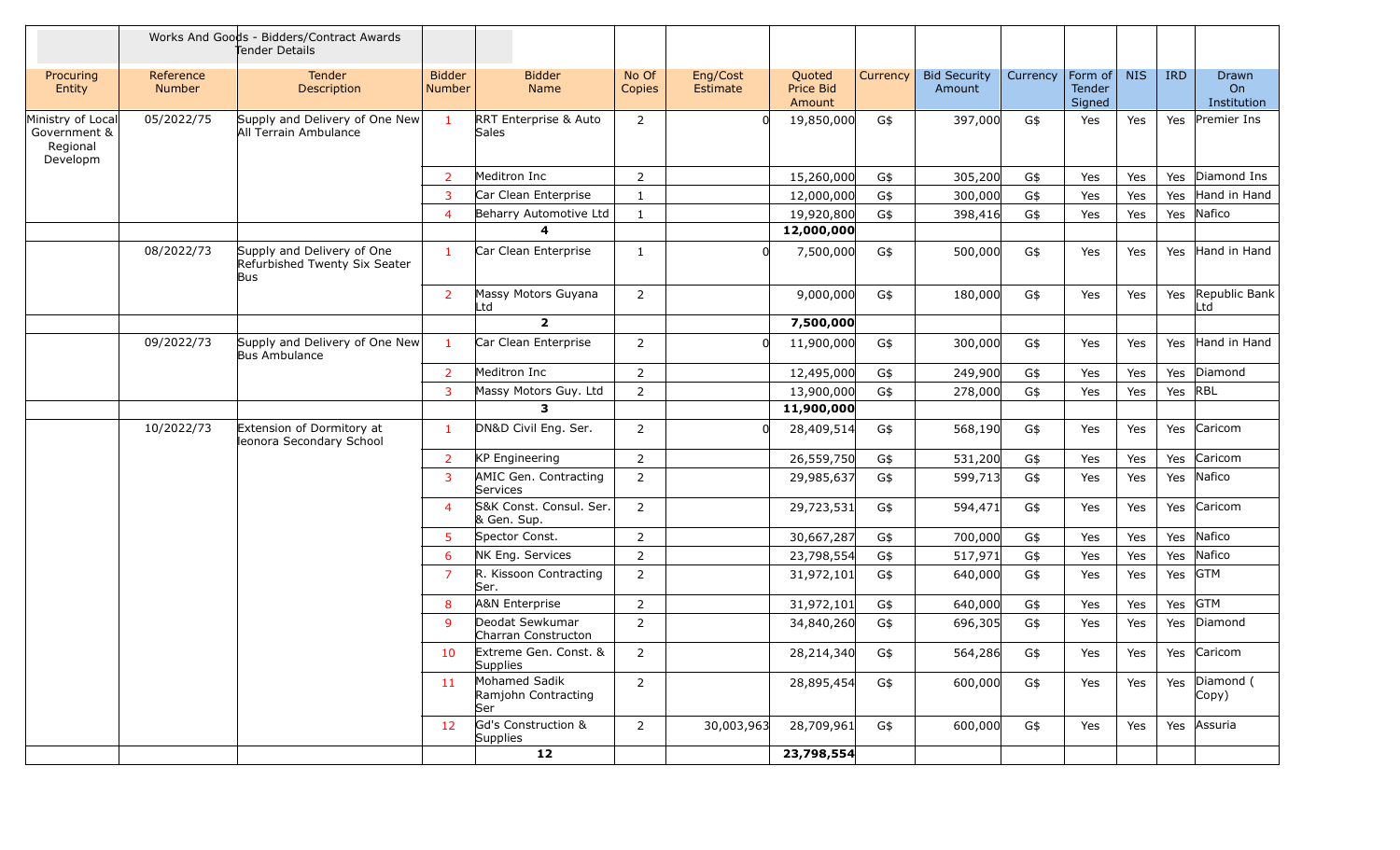|                                                           |                            | Works And Goods - Bidders/Contract Awards<br>Tender Details                                                                                                                                                                                                          |                                |                                                  |                 |                      |                               |          |                               |          |                                    |            |            |                            |
|-----------------------------------------------------------|----------------------------|----------------------------------------------------------------------------------------------------------------------------------------------------------------------------------------------------------------------------------------------------------------------|--------------------------------|--------------------------------------------------|-----------------|----------------------|-------------------------------|----------|-------------------------------|----------|------------------------------------|------------|------------|----------------------------|
| Procuring<br>Entity                                       | Reference<br><b>Number</b> | Tender<br>Description                                                                                                                                                                                                                                                | <b>Bidder</b><br><b>Number</b> | <b>Bidder</b><br><b>Name</b>                     | No Of<br>Copies | Eng/Cost<br>Estimate | Quoted<br>Price Bid<br>Amount | Currency | <b>Bid Security</b><br>Amount | Currency | Form of<br><b>Tender</b><br>Signed | <b>NIS</b> | <b>IRD</b> | Drawn<br>On<br>Institution |
| Guyana Sugar<br>Corporation                               | 103/2022/21                | Construction of 300m Heavy<br>Duty Revetment at Blairmont<br>Estate- Lot 1- 154m (91m at<br>Factory Office Bridge to punt<br>Dumper and 63m at Rosignol<br>Sluice) Lot 2- 146m (106m at<br>Blairmont #1 Sluice Outfall and<br>40m at Blairmont #2 Sluice<br>Outfall) | $\mathbf{1}$                   | Pooran Manman General<br>Contracting Services L2 |                 |                      | 36,906,300                    | G\$      | 738,126                       | G\$      |                                    |            |            |                            |
|                                                           |                            |                                                                                                                                                                                                                                                                      | $\mathbf{1}$                   | Pooran Manman General<br>Contracting Services L1 | $\mathbf{1}$    |                      | 37,764,900                    | G\$      | 755,000                       | G\$      | Yes                                | Yes        | Yes        | Caricom                    |
|                                                           |                            |                                                                                                                                                                                                                                                                      | $\overline{2}$                 | Memorex Entyerprises<br>L1                       | $\overline{2}$  |                      | 34,966,905                    | G\$      | 740,000                       | G\$      | Yes                                | Yes        | Yes        | Assuria                    |
|                                                           |                            |                                                                                                                                                                                                                                                                      | $\overline{2}$                 | Memorex Entyerprises<br>L2                       |                 |                      | 36,541,450                    | G\$      | 704,000                       | G\$      |                                    |            |            |                            |
|                                                           |                            |                                                                                                                                                                                                                                                                      | 3                              | Faizal Alli Contracting L2                       |                 | 39,040,112           | 33,226,800                    | G\$      | 664,536                       | G\$      |                                    |            |            |                            |
|                                                           |                            |                                                                                                                                                                                                                                                                      | 3                              | Faizal Alli Contracting<br>L1                    | $\overline{2}$  |                      | 33,128,300                    | G\$      | 663,566                       | G\$      | Yes                                | Yes        | Yes        | Premier Ins                |
|                                                           |                            |                                                                                                                                                                                                                                                                      |                                | 6                                                |                 |                      | 33,128,300                    |          |                               |          |                                    |            |            |                            |
|                                                           | 104/2022/21                | Construction of 2000m Light<br>Duty Revetment at Blairmont<br>Estate Lot 1- 0 to 1000m (new<br>Middle Walk Canal) Lot 2-<br>1000m to 2000m (New Middle<br>Walk Canal)                                                                                                | $\blacksquare$                 | Sheriff's Business<br>Enterprise L1              | 2               |                      | 58,000,250                    | G\$      | 1,160,005                     | G\$      | Yes                                | Yes        | Yes        | Assuria                    |
|                                                           |                            |                                                                                                                                                                                                                                                                      | $\overline{2}$                 | Faizal Alli Contracting L2                       |                 |                      | 43,845,600                    | G\$      | 876,912                       | G\$      |                                    |            |            |                            |
|                                                           |                            |                                                                                                                                                                                                                                                                      | $\overline{2}$                 | Faizal Alli Contracting<br>L1                    | $\overline{2}$  |                      | 45,606,980                    | G\$      | 912,140                       | G\$      | Yes                                | Yes        | Yes        | Premier Ins                |
|                                                           |                            |                                                                                                                                                                                                                                                                      | 3                              | Memorex Enterprises<br>L1                        | $\overline{2}$  |                      | 53,439,040                    | G\$      | 800,000                       | G\$      | Yes                                | Yes        | Yes        | Assuria                    |
|                                                           |                            |                                                                                                                                                                                                                                                                      | 3                              | Memorex Enterprises L2                           |                 | 51,473,650           | 53,480,230                    | G\$      | 1,089,000                     | G\$      |                                    |            |            |                            |
|                                                           |                            |                                                                                                                                                                                                                                                                      |                                | 5.                                               |                 |                      | 43,845,600                    |          |                               |          |                                    |            |            |                            |
| Ministry of Local<br>Government &<br>Regional<br>Developm | 11/2022/73                 | Construction of Hydronie<br>Nursery School                                                                                                                                                                                                                           | $\mathbf{1}$                   | Extreme Gen. Const. &<br>Supplies                | 2               |                      | 53,844,670                    | G\$      | 10,076,893                    | G\$      | Yes                                | Yes        | Yes        | Caricom                    |
|                                                           |                            |                                                                                                                                                                                                                                                                      | $\overline{2}$                 | S&K Const. Consul. Ser.<br>& Gen. Supplies       | 2               |                      | 69,478,096                    | G\$      | 1,389,562                     | G\$      | Yes                                | Yes        |            | Yes Caricom                |
|                                                           |                            |                                                                                                                                                                                                                                                                      | 3                              | Deodat Sewkumar<br>Charran Const.                | $\overline{2}$  |                      | 69,090,330                    | G\$      | 1,361,807                     | G\$      | Yes                                | Yes        |            | Yes Diamond                |
|                                                           |                            |                                                                                                                                                                                                                                                                      | $\overline{4}$                 | A&N Enterprise                                   | $\overline{2}$  |                      | 55,020,667                    | G\$      | 100,500                       | G\$      | Yes                                | Yes        | Yes        | Assuria                    |
|                                                           |                            |                                                                                                                                                                                                                                                                      | 5                              | R. Kissoon Contracting<br>Ser                    | $\overline{2}$  |                      | 65,590,800                    | G\$      | 1,320,000                     | G\$      | Yes                                | Yes        | Yes GTM    |                            |
|                                                           |                            |                                                                                                                                                                                                                                                                      | 6                              | KP Engineering                                   | $\overline{2}$  |                      | 48,898,300                    | G\$      | 978,000                       | G\$      | Yes                                | Yes        | Yes        | Caricom                    |
|                                                           |                            |                                                                                                                                                                                                                                                                      | $\overline{7}$                 | PA Prefab Const                                  | $\overline{2}$  |                      | 58,524,653                    | G\$      | 3,360,000                     | G\$      | Yes                                | Yes        | Yes        | Assuria                    |
|                                                           |                            |                                                                                                                                                                                                                                                                      | 8                              | Navin & Sons Const                               | $\overline{2}$  |                      | 56,233,375                    | G\$      | 1,100,000                     | G\$      | Yes                                | Yes        |            | Yes Assuria                |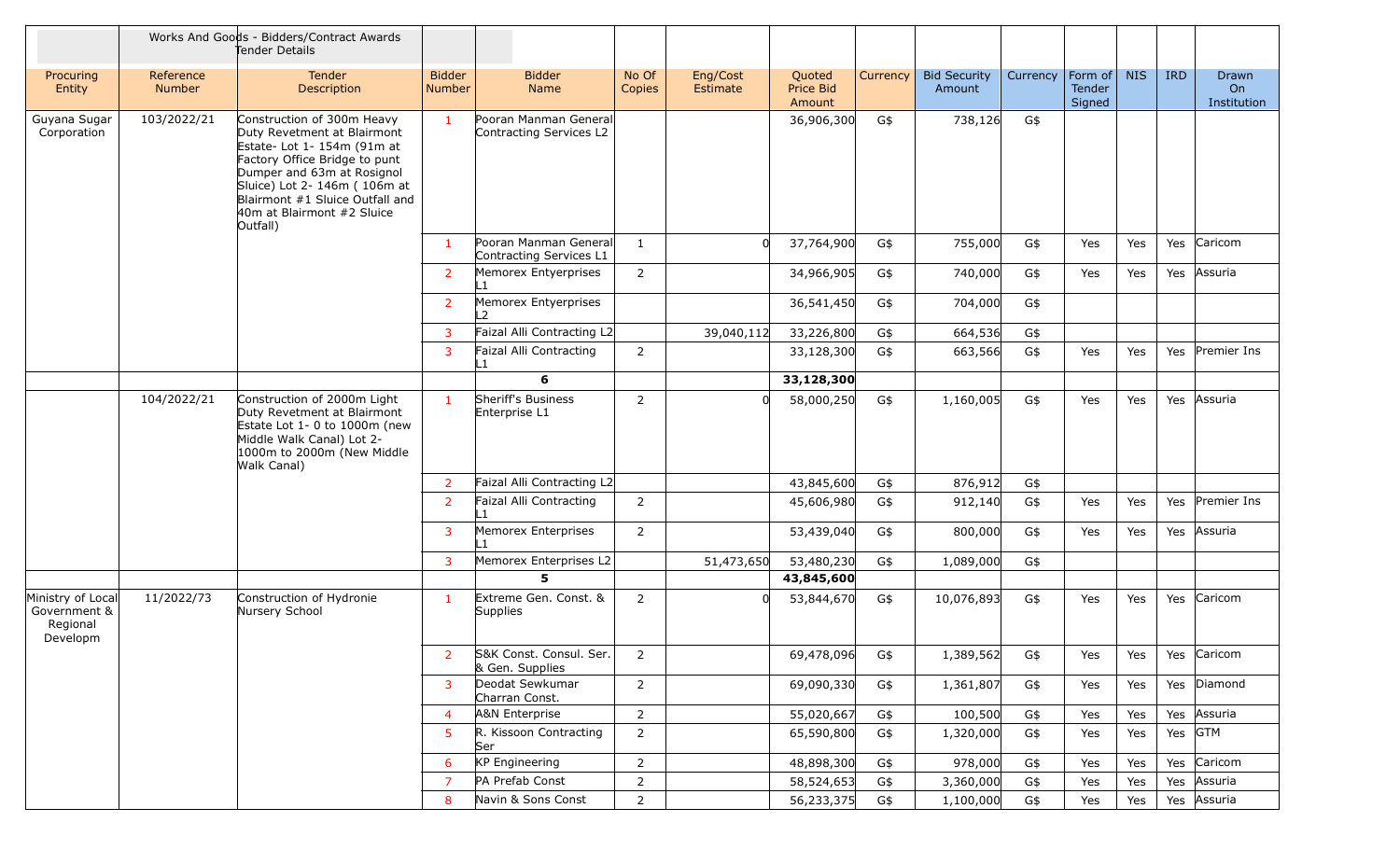|                                            |                     | Works And Goods - Bidders/Contract Awards<br>Tender Details |                         |                                                    |                 |                      |                               |          |                               |          |                             |            |            |                                          |
|--------------------------------------------|---------------------|-------------------------------------------------------------|-------------------------|----------------------------------------------------|-----------------|----------------------|-------------------------------|----------|-------------------------------|----------|-----------------------------|------------|------------|------------------------------------------|
| Procuring<br>Entity                        | Reference<br>Number | Tender<br>Description                                       | <b>Bidder</b><br>Number | <b>Bidder</b><br>Name                              | No Of<br>Copies | Eng/Cost<br>Estimate | Quoted<br>Price Bid<br>Amount | Currency | <b>Bid Security</b><br>Amount | Currency | Form of<br>Tender<br>Signed | <b>NIS</b> | <b>IRD</b> | Drawn<br>On<br>Institution               |
|                                            | 11/2022/73          |                                                             | 9                       | Mohamed Sadik<br>Ramjohn Contracting<br>Ser        | 2               |                      | 52,193,746                    | G\$      | 1,100,000                     | G\$      | Yes                         | Yes        | Yes        | Diamond<br>(copy)                        |
|                                            |                     |                                                             | 10                      | A. Nazier & Son<br>Contracting & Gen.<br>Sup.      | $\overline{2}$  |                      | 64,737,090                    | G\$      | 1,295,000                     | G\$      | Yes                         | Yes        | Yes        | Caricom                                  |
|                                            |                     |                                                             | 11                      | Spectar Const                                      | $\overline{2}$  |                      | 71,427,950                    | G\$      | 1,440,000                     | G\$      | Yes                         | Yes        | Yes        | Nafico                                   |
|                                            |                     |                                                             | 12                      | AMIC Gen. Contracting<br>Services                  | 2               |                      | 58,951,420                    | G\$      | 1,132,298                     | G\$      | Yes                         | Yes        | Yes        | Nafico                                   |
|                                            |                     |                                                             | 13                      | TVS Eng. Contracting &<br>Const. Est.              | $\mathbf 0$     | 54,999,945           | 51,478,548                    | G\$      | 1,029,571                     | G\$      | Yes                         | Yes        | Yes        | Assuria                                  |
|                                            |                     |                                                             |                         | 13                                                 |                 |                      | 48,898,300                    |          |                               |          |                             |            |            |                                          |
|                                            | 12/2022/73          | Construction of Zeelugt Primary<br>School                   | $\mathbf{1}$            | <b>AB Prefab Const</b>                             | 2               | <sub>0</sub>         | 158,032,902                   | G\$      | 1,160,000                     | G\$      | Yes                         | Yes        | Yes        | Assuria                                  |
|                                            |                     |                                                             | $\overline{2}$          | Navin & Sons Const                                 | 2               |                      | 160,463,870                   | G\$      | 2,334,000                     | G\$      | Yes                         | Yes        | Yes        | Assuria                                  |
|                                            |                     |                                                             | 3                       | <b>KP Engineering</b>                              | $\overline{2}$  |                      | 159,935,019                   | G\$      | 2,971,000                     | G\$      | Yes                         | Yes        | Yes        | Caricom                                  |
|                                            |                     |                                                             | $\overline{4}$          | Mohamed Sadik<br>Ramjohn Contracting<br><b>Ser</b> | 2               |                      | 163,337,444                   | G\$      | 3,320,000                     | G\$      | Yes                         | Yes        | Yes        | Diamond<br>(Copy)                        |
|                                            |                     |                                                             | 5                       | AMIC Gen. Contracting<br><b>Ser</b>                | $\overline{2}$  |                      | 169,638,483                   | G\$      | 3,238,385                     | G\$      | Yes                         | Yes        | Yes        | Nafico                                   |
|                                            |                     |                                                             | 6                       | A&N Enterprise                                     | $\overline{2}$  |                      | 152,040,045                   | G\$      | 3,041,000                     | G\$      | Yes                         | Yes        | Yes        | Assuria                                  |
|                                            |                     |                                                             | $\overline{7}$          | Platinum Investments<br>Inc                        | 2               |                      | 191,816,205                   | G\$      | 76,726                        | G\$      | Yes                         | Yes        | Yes        | Caricom                                  |
|                                            |                     |                                                             | 8                       | Deodat Sewkumar<br>Charran Const                   | $\overline{2}$  |                      | 165,104,005                   | G\$      | 3,302,080                     | G\$      | Yes                         | Yes        | Yes        | Diamond                                  |
|                                            |                     |                                                             | 9                       | Moosai Const                                       | $\overline{2}$  |                      | 349,763,010                   | G\$      | 6,000,000                     | G\$      | Yes                         | Yes        | Yes        | Massy United<br>Insurance                |
|                                            |                     |                                                             | 10                      | Vishal's Contracting                               | 1               |                      | 188,395,266                   | G\$      | 376,905                       | G\$      | Yes                         | Yes        | Yes        | Assuria                                  |
|                                            |                     |                                                             | 11                      | S&K Const. Consul. Ser.<br>& Gen. Sup.             | $\overline{2}$  |                      | 165,139,624                   | G\$      | 3,334,000                     | G\$      | Yes                         | Yes        | Yes        | Caricom                                  |
|                                            |                     |                                                             | 12 <sup>2</sup>         | R. Kissoon Contracting<br>Ser                      | $\overline{2}$  | 166,660,818          | 169,800,973                   | G\$      | 3,400,000                     | G\$      | Yes                         | Yes        | Yes        | <b>GTM</b>                               |
|                                            |                     |                                                             |                         | 12                                                 |                 |                      | 152,040,045                   |          |                               |          |                             |            |            |                                          |
|                                            | 13/2022/73          | Rehabilitation of Road in Goed<br>Fortuin Squatting Area    | $\mathbf{1}$            | Navin & Sons Const                                 | $2^{\circ}$     | 0                    |                               | G\$      | 850,000                       | G\$      | No                          | Yes        |            | Yes Contractor's<br>bid sign. not<br>com |
|                                            |                     |                                                             | $\overline{2}$          | A&N Enterprise                                     | $\overline{2}$  |                      | 41,650,235                    | G\$      | 833,100                       | G\$      | Yes                         | Yes        | Yes        | Assuria                                  |
|                                            |                     |                                                             | 3                       | Deodat Sewkumar<br>Charran Const.                  | $\overline{2}$  |                      | 40,646,540                    | G\$      | 812,931                       | G\$      | Yes                         | Yes        | Yes        | Diamond                                  |
|                                            |                     |                                                             | $\overline{4}$          | AMIC Contracting Ser                               | $\overline{2}$  | 42,500,007           | 39,142,400                    | G\$      | 804,848                       | G\$      | Yes                         | Yes        | Yes        | Nafico                                   |
|                                            |                     |                                                             |                         |                                                    |                 |                      |                               |          |                               |          |                             |            |            |                                          |
| Central Housing<br>& Planning<br>Authority | 16/2022/45          | Supply and Delivery of Four 4X4<br>Pick Up Vehicles         | $\mathbf{1}$            | Massy Motors Guyana<br>Ltd                         | $\mathbf{1}$    |                      | 34,800,000                    | G\$      | 696,000                       | G\$      | Yes                         | Yes        | Yes RBL    |                                          |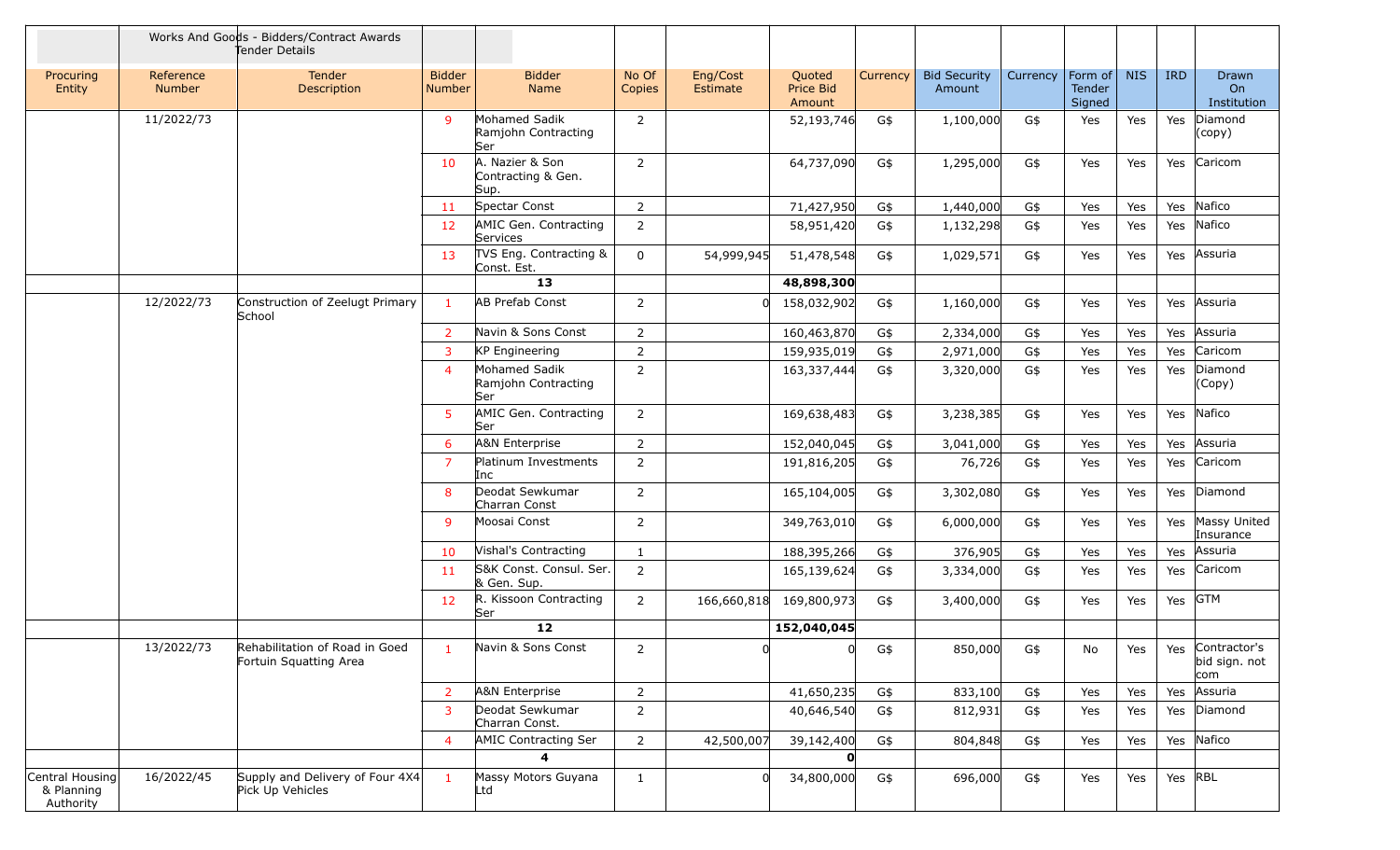|                              |                            | Works And Goods - Bidders/Contract Awards<br>Tender Details                                                                                                                                                  |                                |                                    |                 |                      |                               |                 |                               |          |                             |            |            |                            |
|------------------------------|----------------------------|--------------------------------------------------------------------------------------------------------------------------------------------------------------------------------------------------------------|--------------------------------|------------------------------------|-----------------|----------------------|-------------------------------|-----------------|-------------------------------|----------|-----------------------------|------------|------------|----------------------------|
| Procuring<br>Entity          | Reference<br><b>Number</b> | Tender<br>Description                                                                                                                                                                                        | <b>Bidder</b><br><b>Number</b> | <b>Bidder</b><br>Name              | No Of<br>Copies | Eng/Cost<br>Estimate | Quoted<br>Price Bid<br>Amount | <b>Currency</b> | <b>Bid Security</b><br>Amount | Currency | Form of<br>Tender<br>Signed | <b>NIS</b> | <b>IRD</b> | Drawn<br>On<br>Institution |
|                              | 16/2022/45                 |                                                                                                                                                                                                              | $\overline{2}$                 | Marics & Company Ltd               | $\mathbf{1}$    |                      | 37,639,232                    | G\$             | 752,785                       | G\$      | Yes                         | Yes        | Yes        | RBL (Cheque)               |
|                              |                            |                                                                                                                                                                                                              | $\overline{3}$                 | Beharry Automotive Ltd             | $\mathbf{1}$    |                      | 39,213,748                    | G\$             | 784,275                       | G\$      | Yes                         | Yes        | Yes        | <b>GBTI</b>                |
|                              |                            |                                                                                                                                                                                                              |                                | 3                                  |                 |                      | 34,800,000                    |                 |                               |          |                             |            |            |                            |
| Ministry of Legal<br>Affairs | 18/2022/52                 | Supply and delivery of two New<br><b>SUVs</b>                                                                                                                                                                | $\mathbf{1}$                   | <b>BM Soat Auto Sales</b>          | $\mathbf 0$     |                      | 11,200,000                    | G\$             | 224,000                       | G\$      | Yes                         | Yes        | Yes        | Caricom                    |
|                              |                            |                                                                                                                                                                                                              | $\overline{2}$                 | Beharry Automotive Ltd             | $\overline{2}$  |                      | 17,918,821                    | G\$             | 358,376                       | G\$      | Yes                         | Yes        | Yes        | Nafico                     |
|                              |                            |                                                                                                                                                                                                              | $\overline{3}$                 | RRT Ent. & Auto Sales              | $\overline{2}$  |                      | 19,990,000                    | G\$             | 4,997,500                     | G\$      | Yes                         | Yes        | Yes        | Premier Ins                |
|                              |                            |                                                                                                                                                                                                              | $\overline{4}$                 | Ideal Auto Inc                     | $\mathbf{1}$    |                      | 20,520,000                    | G\$             | 410,400                       | G\$      | Yes                         | Yes        | Yes        | Nafico                     |
|                              |                            |                                                                                                                                                                                                              | 5 <sup>5</sup>                 | Ansa Motors Guy. Inc               | $\mathbf{1}$    |                      | 11,400,000                    | G\$             | 259,920                       | G\$      | Yes                         | Yes        | Yes        | Premier Ins                |
|                              |                            |                                                                                                                                                                                                              | 5                              | Ansa Motors Guy. Inc<br>(Vat Inc.) |                 |                      | 12,996,000                    | G\$             |                               |          |                             |            |            |                            |
|                              |                            |                                                                                                                                                                                                              | 6                              | Car Care Enterprise                | $\overline{2}$  |                      | 16,800,000                    | G\$             | 328,000                       | G\$      | Yes                         | Yes        | Yes        | Citizen Bank               |
|                              |                            |                                                                                                                                                                                                              |                                | $\overline{ }$                     |                 |                      | 11,200,000                    |                 |                               |          |                             |            |            |                            |
|                              | 19/2022/52                 | Supply, Delivery & Installation<br>of Air Conditioned units at<br>Deeds Registry and Commercial<br>Registry                                                                                                  | $\mathbf{1}$                   | Giftland Office Max                | 1               |                      | 494,000                       | G\$             |                               | 0        | Yes                         | Yes        |            | Yes BDSP C/S               |
|                              |                            |                                                                                                                                                                                                              | $\overline{2}$                 | Engineering & Const.<br>Inc.       | 2               |                      | 3,163,524                     | G\$             | 63,270                        | G\$      | Yes                         | Yes        | Yes BOB    |                            |
|                              |                            |                                                                                                                                                                                                              | 3                              | AYN Const. & Gen. Ser              | $\overline{2}$  |                      | 3,659,300                     | G\$             | 90,000                        | G\$      | Yes                         | Yes        | Yes        | <b>GTM</b>                 |
|                              |                            |                                                                                                                                                                                                              | $\overline{4}$                 | Platinum Sales &<br>Services       | 2               |                      | 1,983,600                     | G\$             | 39,672                        | G\$      | Yes                         | Yes        | Yes        | Caricom                    |
|                              |                            |                                                                                                                                                                                                              | 5 <sup>5</sup>                 | <b>TSI Logistics</b>               | $\overline{2}$  |                      | 9,690,000                     | G\$             | 193,800                       | G\$      | Yes                         | Yes        | Yes        | Assuria                    |
|                              |                            |                                                                                                                                                                                                              |                                | 5                                  |                 |                      | 494,000                       |                 |                               |          |                             |            |            |                            |
| Ministry of<br>Finance       | 29/2022/03                 | Supply and Delivery of Motor<br>vehicles Lot 1: One 4X4<br>Enclosed Off-Road Vehicle<br>Lot 2: One Reconditioned Sports<br>Utility Vehicle Lot 3: One New<br>Minibus Lot 4: One New 4X4<br>Double Cab Pickup | $\mathbf{1}$                   | Care Care Enterprise L3            |                 |                      | 16,600,000                    | G\$             |                               |          |                             |            |            |                            |
|                              |                            |                                                                                                                                                                                                              | $\mathbf{1}$                   | Care Care Enterprise L2            |                 |                      | 7,300,000                     | G\$             |                               |          |                             |            |            |                            |
|                              |                            |                                                                                                                                                                                                              | $\mathbf{1}$                   | Care Care Enterprise L4            |                 |                      | 8,400,000                     | G\$             |                               |          |                             |            |            |                            |
|                              |                            |                                                                                                                                                                                                              | -1                             | Care Care Enterprise L1            | 2               | 0                    | 9,600,000                     | G\$             | 698,000                       | G\$      | Yes                         | Yes        |            | Yes $ C.$ Bank             |
|                              |                            |                                                                                                                                                                                                              | $\overline{2}$                 | BM Soat Auto Sales L3              |                 |                      | 7,600,000                     | G\$             |                               |          |                             |            |            |                            |
|                              |                            |                                                                                                                                                                                                              | 2                              | BM Soat Auto Sales L2              |                 |                      | 8,800,000                     | G\$             |                               |          |                             |            |            |                            |
|                              |                            |                                                                                                                                                                                                              | 2                              | BM Soat Auto Sales L1              | $\mathbf 0$     |                      | 12,800,000                    | G\$             | 760,000                       | G\$      | Yes                         | Yes        |            | Yes Caricom                |
|                              |                            |                                                                                                                                                                                                              | 2                              | BM Soat Auto Sales L4              |                 |                      | 8,800,000                     | G\$             |                               |          |                             |            |            |                            |
|                              |                            |                                                                                                                                                                                                              | 3                              | Marics & Company Ltd<br>L4         | $\overline{2}$  |                      | 8,966,955                     | G\$             | 179,339                       | G\$      | Yes                         | Yes        |            | Yes Assuria                |
|                              |                            |                                                                                                                                                                                                              | $\overline{4}$                 | RRT Enterprise & Auto<br>Sales L4  |                 |                      | 14,850,000                    | G\$             | 3,712,500                     | G\$      |                             |            |            |                            |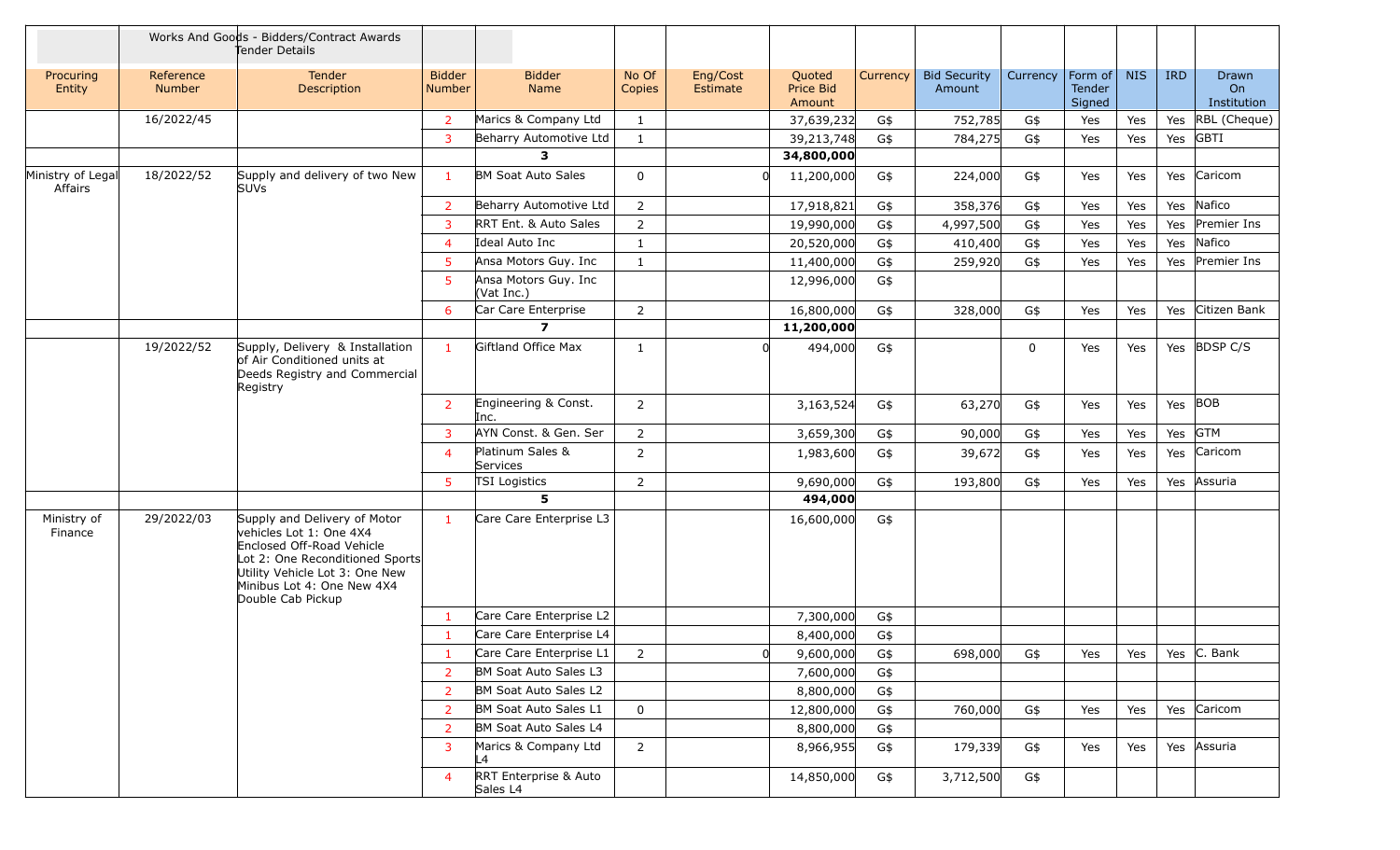|                                 |                     | Works And Goods - Bidders/Contract Awards<br>Tender Details                                                                                                                                                  |                                |                                               |                 |                      |                               |          |                               |          |                             |            |            |                            |
|---------------------------------|---------------------|--------------------------------------------------------------------------------------------------------------------------------------------------------------------------------------------------------------|--------------------------------|-----------------------------------------------|-----------------|----------------------|-------------------------------|----------|-------------------------------|----------|-----------------------------|------------|------------|----------------------------|
| Procuring<br>Entity             | Reference<br>Number | Tender<br>Description                                                                                                                                                                                        | <b>Bidder</b><br><b>Number</b> | <b>Bidder</b><br>Name                         | No Of<br>Copies | Eng/Cost<br>Estimate | Quoted<br>Price Bid<br>Amount | Currency | <b>Bid Security</b><br>Amount | Currency | Form of<br>Tender<br>Signed | <b>NIS</b> | <b>IRD</b> | Drawn<br>On<br>Institution |
|                                 | 29/2022/03          |                                                                                                                                                                                                              | $\overline{4}$                 | RRT Enterprise & Auto<br>Sales L3             |                 |                      | 9,955,000                     | G\$      | 2,498,750                     | G\$      |                             |            |            |                            |
|                                 |                     |                                                                                                                                                                                                              | $\overline{a}$                 | RRT Enterprise & Auto<br>Sales L <sub>2</sub> |                 |                      | 4,980,000                     | G\$      | 1,245,000                     | G\$      |                             |            |            |                            |
|                                 |                     |                                                                                                                                                                                                              | $\overline{\mathcal{A}}$       | RRT Enterprise & Auto<br>Sales L1             | $\overline{2}$  |                      | 9,190,000                     | G\$      | 2,297,500                     | G\$      | Yes                         | Yes        | Yes        | Premier Ins                |
|                                 |                     |                                                                                                                                                                                                              | 5                              | Beharry Automotive Ltd<br>-2                  |                 |                      | 12,584,616                    | G\$      |                               |          |                             |            |            |                            |
|                                 |                     |                                                                                                                                                                                                              | 5                              | Beharry Automotive Ltd                        | $\overline{2}$  |                      | 13,660,235                    | G\$      | 916,785                       | G\$      | Yes                         | Yes        | Yes        | Nafico                     |
|                                 |                     |                                                                                                                                                                                                              | 5                              | Beharry Automotive Ltd<br>$\overline{a}$      |                 |                      | 10,277,430                    | G\$      |                               |          |                             |            |            |                            |
|                                 |                     |                                                                                                                                                                                                              | 5                              | Beharry Automotive Ltd<br>3                   |                 |                      | 9,316,950                     | G\$      |                               |          |                             |            |            |                            |
|                                 |                     |                                                                                                                                                                                                              | 6                              | Massy Motors Guyana<br>Ltd L4                 |                 |                      | 7,300,000                     | G\$      |                               |          |                             |            |            |                            |
|                                 |                     |                                                                                                                                                                                                              | 6                              | Massy Motors Guyana<br>Ltd L3                 |                 |                      | 6,600,000                     | G\$      |                               |          |                             |            |            |                            |
|                                 |                     |                                                                                                                                                                                                              | 6                              | Massy Motors Guyana<br>Ltd L2                 |                 |                      | 5,900,000                     | G\$      |                               |          |                             |            |            |                            |
|                                 |                     |                                                                                                                                                                                                              | 6                              | Massy Motors Guyana<br>Ltd L1                 | $\overline{2}$  |                      | 11,900,000                    | G\$      | 634,000                       | G\$      | Yes                         | Yes        | Yes RBL    |                            |
|                                 |                     |                                                                                                                                                                                                              | 7                              | Ansa Motors Guyana Inc<br>$\overline{4}$      | 1               |                      | 7,809,000                     | G\$      | 156,180                       | G\$      | Yes                         | Yes        | Yes        | Premier Ins                |
|                                 |                     |                                                                                                                                                                                                              | 8                              | Ideal Autos Inc L4                            |                 |                      | 9,500,000                     | G\$      |                               |          |                             |            |            |                            |
|                                 |                     |                                                                                                                                                                                                              | 8                              | Ideal Autos Inc L3                            |                 |                      | 8,000,000                     | G\$      |                               |          |                             |            |            |                            |
|                                 |                     |                                                                                                                                                                                                              | 8                              | Ideal Autos Inc L2                            |                 |                      | 9,000,000                     | G\$      |                               |          |                             |            |            |                            |
|                                 |                     |                                                                                                                                                                                                              | 8                              | Ideal Autos Inc L1                            | 1               |                      | 15,500,000                    | G\$      | 840,000                       | G\$      | Yes                         | Yes        | Yes        | Nafico                     |
|                                 |                     |                                                                                                                                                                                                              | 9                              | Jumbo Jet Auto Sale L4                        |                 |                      | 43,500,000                    | G\$      | 870,000                       | G\$      |                             |            |            |                            |
|                                 |                     |                                                                                                                                                                                                              | 9                              | Jumbo Jet Auto Sale L3                        |                 |                      | 27,000,000                    | G\$      | 540,000                       | G\$      |                             |            |            |                            |
|                                 |                     |                                                                                                                                                                                                              | 9                              | Jumbo Jet Auto Sale L2                        |                 |                      | 26,000,000                    | G\$      | 520,000                       | G\$      |                             |            |            |                            |
|                                 |                     |                                                                                                                                                                                                              | 9                              | Jumbo Jet Auto Sale L1                        | 1               |                      | 70,000,000                    | G\$      | 1,400,000                     | G\$      | Yes                         | Yes        | Yes        | Nafico                     |
|                                 |                     |                                                                                                                                                                                                              |                                | 30                                            |                 |                      | 4,980,000                     |          |                               |          |                             |            |            |                            |
| Guyana<br>Revenue<br>Authority  | 30/2022/03          | Temporary Rental of $(60,000 \text{ to }$<br>80,000 sq ft) Compound<br>Situated within Houston to<br>Providence, East Bank<br>Demerara, for storage of<br>Guyana Revenue Authority<br>State Ware House Goods |                                | A1 Print Shop (Vat<br>Inclusive)              | $\overline{2}$  |                      | 108,756,000                   | G\$      | 300,000                       | G\$      | Yes                         | Yes        |            | Yes Assuria                |
|                                 |                     |                                                                                                                                                                                                              | $\overline{2}$                 | KB Homes Inc (Vat<br>Inclusive)               | $\overline{2}$  |                      | 43,776,000                    | G\$      |                               |          | Yes                         | Yes        | Yes        | No Bid Sec.<br>Seen        |
|                                 |                     |                                                                                                                                                                                                              |                                | $\overline{2}$                                |                 |                      | 43,776,000                    |          |                               |          |                             |            |            |                            |
| Office of the<br>Prime Minister | 35/2022/02          | Supply of Line Hardware for<br>Hinterland Utlities                                                                                                                                                           | $\mathbf{1}$                   | Tels Engineering<br>Services L4               |                 |                      | 27,314,300                    | G\$      |                               |          |                             |            |            |                            |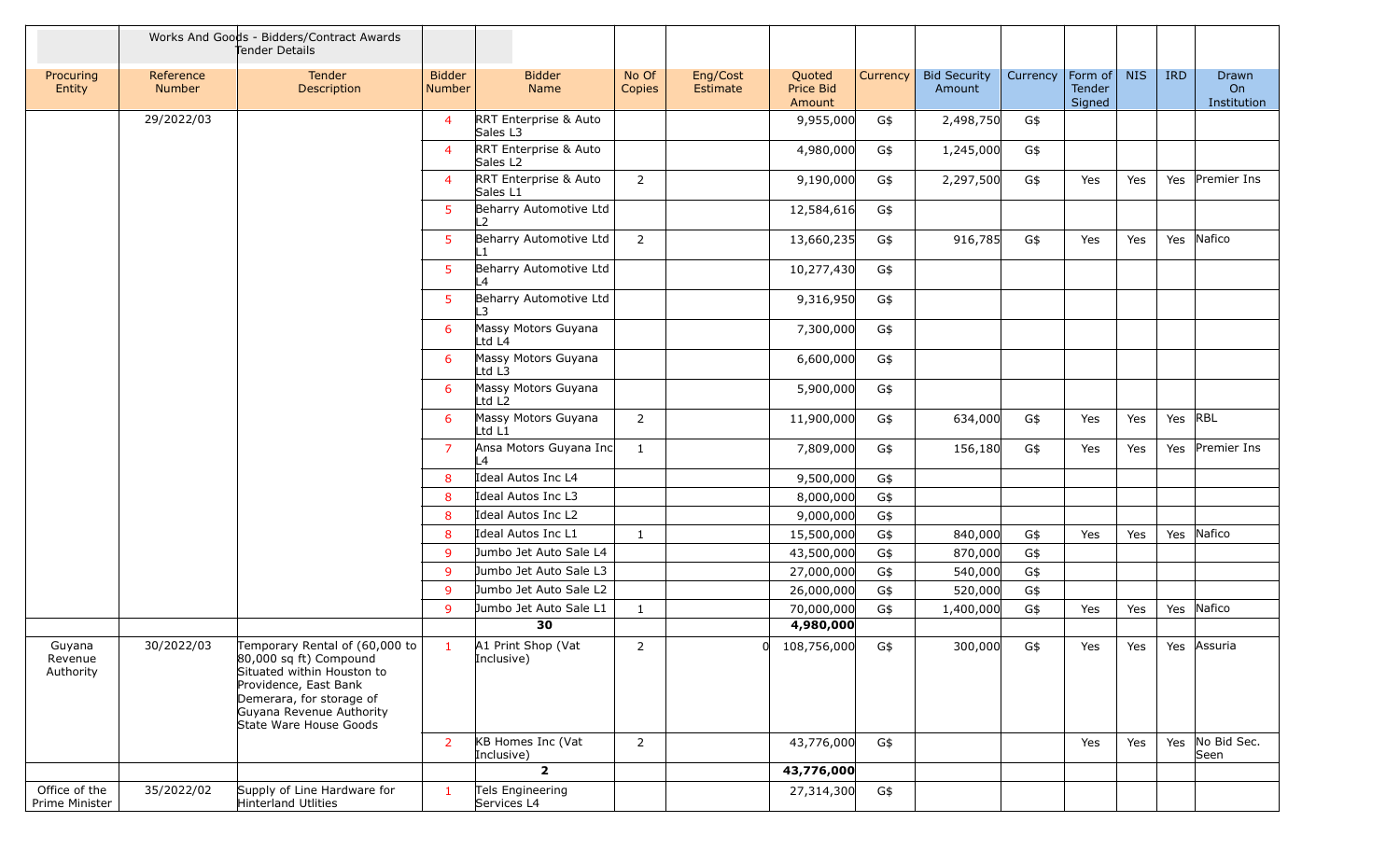|                             |                            | Works And Goods - Bidders/Contract Awards<br>Tender Details                                                                                  |                                |                                      |                 |                      |                               |          |                               |          |                                    |            |            |                            |
|-----------------------------|----------------------------|----------------------------------------------------------------------------------------------------------------------------------------------|--------------------------------|--------------------------------------|-----------------|----------------------|-------------------------------|----------|-------------------------------|----------|------------------------------------|------------|------------|----------------------------|
| Procuring<br>Entity         | Reference<br><b>Number</b> | Tender<br>Description                                                                                                                        | <b>Bidder</b><br><b>Number</b> | <b>Bidder</b><br>Name                | No Of<br>Copies | Eng/Cost<br>Estimate | Quoted<br>Price Bid<br>Amount | Currency | <b>Bid Security</b><br>Amount | Currency | Form of<br><b>Tender</b><br>Signed | <b>NIS</b> | <b>IRD</b> | Drawn<br>On<br>Institution |
|                             | 35/2022/02                 |                                                                                                                                              | $\mathbf{1}$                   | Tels Engineering<br>Services L3      | 2               |                      | 72,268,635                    | G\$      |                               |          |                                    |            |            |                            |
|                             |                            |                                                                                                                                              | $\mathbf{1}$                   | Tels Engineering<br>Services L2      |                 |                      | 11,822,300                    | G\$      |                               |          |                                    |            |            |                            |
|                             |                            |                                                                                                                                              | $\mathbf{1}$                   | Tels Engineering<br>Services L1      | $\Omega$        |                      | 73,091,000                    | G\$      | 4,500,000                     | G\$      | Yes                                | Yes        | Yes        | Assuria                    |
|                             |                            |                                                                                                                                              | $\overline{2}$                 | SKY Tech Ent. Int'l Inc.<br>L4       |                 |                      | 25,198,315                    | G\$      |                               |          |                                    |            |            |                            |
|                             |                            |                                                                                                                                              | $\overline{2}$                 | SKY Tech Ent. Int'l Inc.<br>L3       |                 |                      | 71,338,044                    | G\$      |                               |          |                                    |            |            |                            |
|                             |                            |                                                                                                                                              | $\overline{2}$                 | SKY Tech Ent. Int'l Inc.<br>L2       |                 |                      | 6,870,937                     | G\$      |                               |          |                                    |            |            |                            |
|                             |                            |                                                                                                                                              | $\overline{2}$                 | SKY Tech Ent. Int'l Inc.             | $\overline{2}$  |                      | 64,263,384                    | G\$      | 1,285,267                     | G\$      | Yes                                | Yes        | Yes        | Caricom                    |
|                             |                            |                                                                                                                                              | 3                              | Ramoutar & Sons<br>Contracting L4    |                 |                      | 38,359,300                    | G\$      |                               |          |                                    |            |            |                            |
|                             |                            |                                                                                                                                              | 3                              | Ramoutar & Sons<br>Contracting L3    |                 |                      | 108,725,150                   | G\$      |                               |          |                                    |            |            |                            |
|                             |                            |                                                                                                                                              | $\overline{3}$                 | Ramoutar & Sons<br>Contracting L2    |                 |                      | 14,262,070                    | G\$      |                               |          |                                    |            |            |                            |
|                             |                            |                                                                                                                                              | 3                              | Ramoutar & Sons<br>Contracting L1    | 1               |                      | 101,816,858                   | G\$      | 2,026,337                     | G\$      | Yes                                | Yes        | Yes        | Assuria                    |
|                             |                            |                                                                                                                                              | $\overline{4}$                 | FIX - It Depot L4                    |                 |                      | 21,721,895                    | G\$      | 436,000                       | G\$      |                                    |            |            |                            |
|                             |                            |                                                                                                                                              | 4                              | FIX - It Depot L3                    |                 |                      | 52,765,843                    | G\$      | 1,056,000                     | G\$      |                                    |            |            |                            |
|                             |                            |                                                                                                                                              | $\overline{4}$                 | FIX - It Depot L2                    |                 |                      | 6,935,102                     | G\$      | 140,000                       | G\$      |                                    |            |            |                            |
|                             |                            |                                                                                                                                              | $\overline{4}$                 | FIX - It Depot L1                    | $\overline{2}$  |                      | 56,747,986                    | G\$      | 1,135,000                     | G\$      | Yes                                | Yes        | Yes        | Caricom                    |
|                             |                            |                                                                                                                                              |                                | 16                                   |                 |                      | 6,870,937                     |          |                               |          |                                    |            |            |                            |
| Ministry of<br>Public Works | 48/2022/31                 | Construction of Beacons- Middle<br>Ground (wooden-large) Supply<br>and Installation of Wooden<br>Piles, platform and Steel<br>Superstructure | $\mathbf{1}$                   | Ivor Allen                           | 2               |                      | 44,120,285                    | G\$      | 429,529                       | G\$      | Yes                                | Yes        | Yes        | Assuria                    |
|                             |                            |                                                                                                                                              | $\overline{2}$                 | S. Maraj Contracting<br>Services     | 1               | n.                   | 36,470,335                    | G\$      | 429,529                       | G\$      | Yes                                | Yes        | Yes        | Assuria                    |
|                             |                            |                                                                                                                                              | 3                              | Yunas Civil & Building<br>Const. Ser | 1               |                      | 44,692,835                    | G\$      | 429,529                       | G\$      | Yes                                | Yes        |            | Yes Caricom                |
|                             |                            |                                                                                                                                              | $\overline{4}$                 | IB Contracting &<br>Machinery Rental | $\mathbf{1}$    |                      | 42,019,350                    | G\$      | 429,529                       | G\$      | Yes                                | Yes        | Yes        | Caricom                    |
|                             |                            |                                                                                                                                              | 5                              | Roopan Ramoutar<br>Investment        | $\overline{2}$  | 44,795,410           | 48,668,235                    | G\$      | 429,529                       | G\$      | Yes                                | Yes        | Yes        | Assuria                    |
|                             |                            |                                                                                                                                              |                                | 5                                    |                 |                      | 36,470,335                    |          |                               |          |                                    |            |            |                            |
|                             | 49/2022/31                 | Construction of Beacons<br>(Wooden -Large with Steel Top<br>Structure)                                                                       | $\mathbf{1}$                   | Arjune Const. Inc. L2                |                 |                      | 64,658,025                    | G\$      | 1,498,500                     | G\$      |                                    |            |            |                            |
|                             |                            |                                                                                                                                              | $\mathbf{1}$                   | Arjune Const. Inc. L1                | $\overline{2}$  | 0                    | 52,371,394                    | G\$      | 1,239,000                     | G\$      | Yes                                | Yes        | Yes        | Assuria                    |
|                             |                            |                                                                                                                                              | $\mathbf{1}$                   | Arjune Const. Inc. L4                |                 |                      | 6,754,275                     | G\$      | 249,164                       | G\$      |                                    |            |            |                            |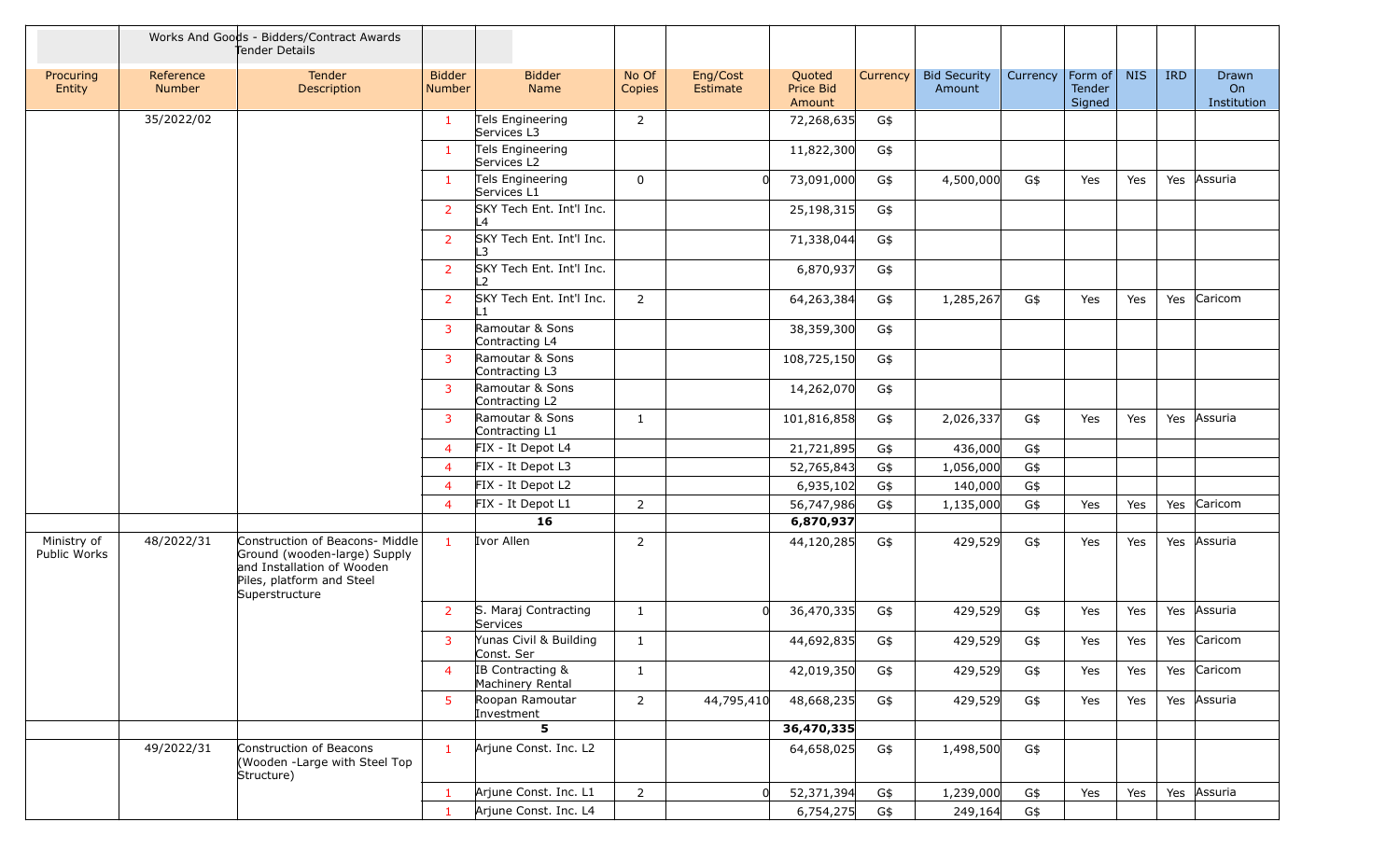|                     |                            | Works And Goods - Bidders/Contract Awards<br>Tender Details |                         |                                                         |                 |                      |                               |          |                               |          |                                     |            |            |                            |
|---------------------|----------------------------|-------------------------------------------------------------|-------------------------|---------------------------------------------------------|-----------------|----------------------|-------------------------------|----------|-------------------------------|----------|-------------------------------------|------------|------------|----------------------------|
| Procuring<br>Entity | Reference<br><b>Number</b> | Tender<br>Description                                       | <b>Bidder</b><br>Number | <b>Bidder</b><br>Name                                   | No Of<br>Copies | Eng/Cost<br>Estimate | Quoted<br>Price Bid<br>Amount | Currency | <b>Bid Security</b><br>Amount | Currency | $ $ Form of $ $<br>Tender<br>Signed | <b>NIS</b> | <b>IRD</b> | Drawn<br>On<br>Institution |
|                     | 49/2022/31                 |                                                             | $\mathbf{1}$            | Arjune Const. Inc. L3                                   |                 |                      | 31,482,608                    | G\$      | 704,931                       | G\$      |                                     |            |            |                            |
|                     |                            |                                                             | $\mathbf{1}$            | Arjune Const. Inc. L2                                   |                 |                      | 29,166,448                    | G\$      | 704,931                       | G\$      |                                     |            |            |                            |
|                     |                            |                                                             | $\mathbf{1}$            | Arjune Const. Inc. L1                                   | $\overline{2}$  |                      | 29,899,016                    | G\$      | 704,931                       | G\$      | Yes                                 | Yes        | Yes        | Assuria                    |
|                     |                            |                                                             | <sup>2</sup>            | K&B Boat Builders &<br>Outboard Mechanic<br>Services L4 |                 |                      | 11,583,500                    | G\$      | 249,164                       | G\$      |                                     |            |            |                            |
|                     |                            |                                                             | $\overline{2}$          | K&B Boat Builders &<br>Outboard Mechanic<br>Services L3 |                 |                      | 46,625,480                    | G\$      | 704,931                       | G\$      |                                     |            |            |                            |
|                     |                            |                                                             | <sup>2</sup>            | K&B Boat Builders &<br>Outboard Mechanic<br>Services L2 |                 |                      | 46,625,480                    | G\$      | 704,931                       | G\$      |                                     |            |            |                            |
|                     |                            |                                                             | 2                       | K&B Boat Builders &<br>Outboard Mechanic<br>Services L1 | 2               |                      | 46,625,480                    | G\$      | 704,931                       | G\$      | Yes                                 | Yes        | Yes        | Caricom                    |
|                     |                            |                                                             | 3                       | Roopan Ramoutar<br>Investment L4                        |                 |                      | 14,553,375                    | G\$      | 249,164                       | G\$      |                                     |            |            |                            |
|                     |                            |                                                             | 3                       | Roopan Ramoutar<br>Investment L3                        |                 |                      | 50,967,235                    | G\$      | 704,931                       | G\$      |                                     |            |            |                            |
|                     |                            |                                                             | 3                       | Roopan Ramoutar<br>Investment L2                        |                 |                      | 51,236,735                    | G\$      | 704,931                       | G\$      |                                     |            |            |                            |
|                     |                            |                                                             | $\overline{3}$          | Roopan Ramoutar<br>Investment L1                        | 2               |                      | 56,192,235                    | G\$      | 704,931                       | G\$      | Yes                                 | Yes        | Yes        | Assuria                    |
|                     |                            |                                                             | $\overline{4}$          | Yunas Civil & Building<br>Cons't Ser. L4                |                 |                      | 15,072,200                    | G\$      | 249,164                       | G\$      |                                     |            |            |                            |
|                     |                            |                                                             | $\overline{4}$          | Yunas Civil & Building<br>Cons't Ser. L3                |                 |                      | 58,002,835                    | G\$      | 704,931                       | G\$      |                                     |            |            |                            |
|                     |                            |                                                             | $\overline{4}$          | Yunas Civil & Building<br>Cons't Ser. L2                |                 |                      | 58,002,835                    | G\$      | 704,931                       | G\$      |                                     |            |            |                            |
|                     |                            |                                                             | $\overline{4}$          | Yunas Civil & Building<br>Cons't Ser. L1                | 1               |                      | 45,902,835                    | G\$      | 704,931                       | G\$      | Yes                                 | Yes        | Yes        | Caricom                    |
|                     |                            |                                                             | 5                       | M. Sukhai Contracting<br>Services L1                    | 2               |                      | 46,508,495                    | G\$      | 704,931                       | G\$      | Yes                                 | Yes        | Yes        | Assuria                    |
|                     |                            |                                                             | 5                       | M. Sukhai Contracting<br>Services L4                    |                 |                      | 11,832,700                    | G\$      | 249,164                       | G\$      |                                     |            |            |                            |
|                     |                            |                                                             | 6 <sup>1</sup>          | ECS Const. & Gen. Sup.<br>L2                            | $\overline{2}$  |                      | 42,012,370                    | G\$      | 704,931                       | G\$      | Yes                                 |            |            | Yes Yes Assuria            |
|                     |                            |                                                             | $\overline{7}$          | Deodat Singh Const.<br>Firm. L3                         |                 |                      | 43,850,400                    | G\$      | 704,931                       | G\$      |                                     |            |            |                            |
|                     |                            |                                                             | $\overline{7}$          | Deodat Singh Const.<br>Firm. L2                         |                 |                      | 39,450,400                    | G\$      | 704,931                       | G\$      |                                     |            |            |                            |
|                     |                            |                                                             | $\overline{7}$          | Deodat Singh Const.<br>Firm. L1                         | $\overline{2}$  |                      | 39,450,400                    | G\$      | 704,931                       | G\$      | Yes                                 | Yes        |            | Yes Caricom                |
|                     |                            |                                                             | 8                       | Ivor Allen L4                                           |                 |                      | 15,204,200                    | G\$      | 249,164                       | G\$      |                                     |            |            |                            |
|                     |                            |                                                             | 8                       | Ivor Allen L3                                           |                 |                      | 45,880,285                    | G\$      | 704,931                       | G\$      |                                     |            |            |                            |
|                     |                            |                                                             | 8                       | Ivor Allen L2                                           |                 |                      | 45,880,285                    | G\$      | 704,931                       | G\$      |                                     |            |            |                            |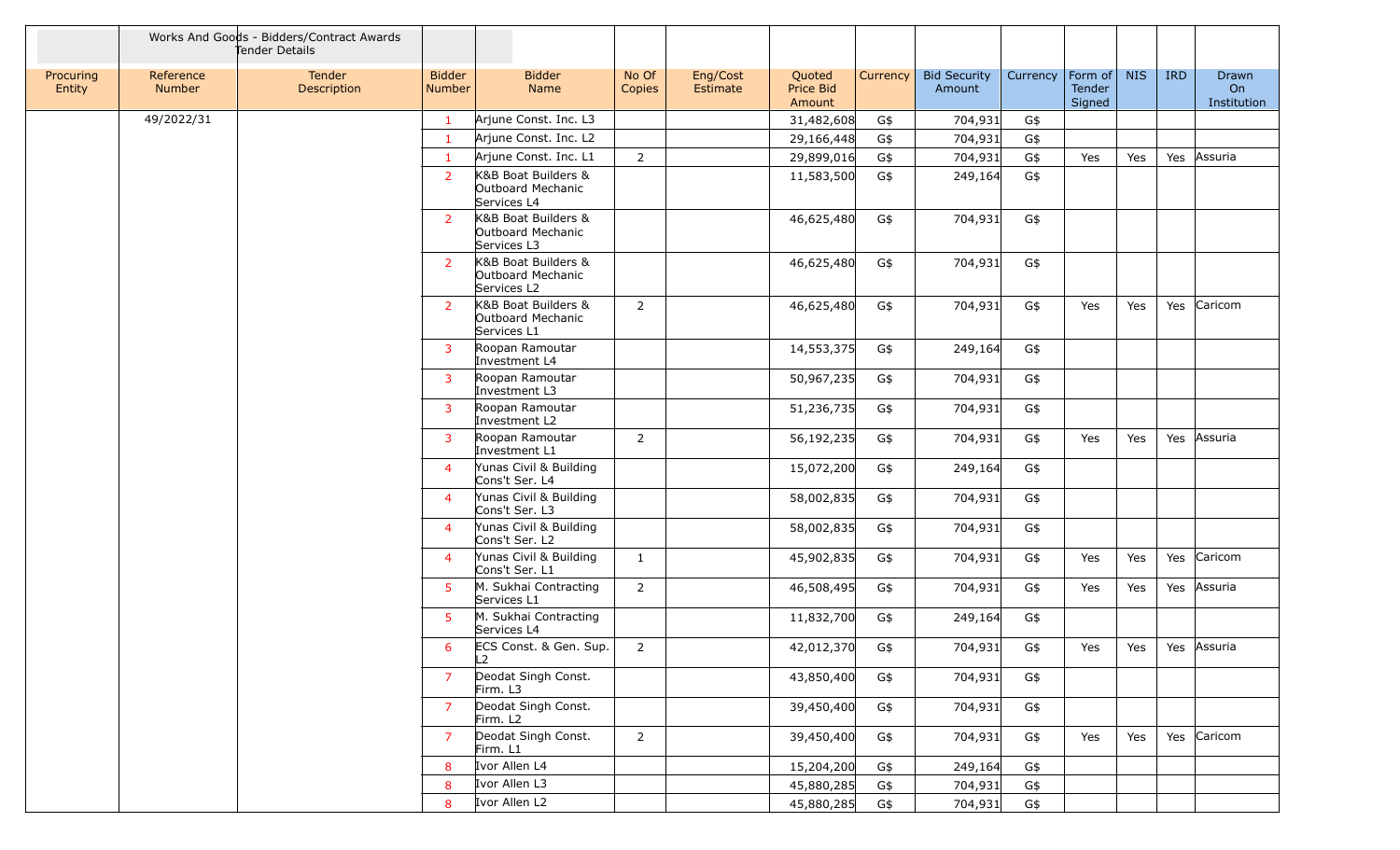|                                           |                            | Works And Goods - Bidders/Contract Awards<br>Tender Details                                          |                                |                                        |                 |                      |                               |          |                               |          |                             |            |            |                                   |
|-------------------------------------------|----------------------------|------------------------------------------------------------------------------------------------------|--------------------------------|----------------------------------------|-----------------|----------------------|-------------------------------|----------|-------------------------------|----------|-----------------------------|------------|------------|-----------------------------------|
| Procuring<br>Entity                       | Reference<br><b>Number</b> | Tender<br>Description                                                                                | <b>Bidder</b><br><b>Number</b> | <b>Bidder</b><br>Name                  | No Of<br>Copies | Eng/Cost<br>Estimate | Quoted<br>Price Bid<br>Amount | Currency | <b>Bid Security</b><br>Amount | Currency | Form of<br>Tender<br>Signed | <b>NIS</b> | <b>IRD</b> | <b>Drawn</b><br>On<br>Institution |
|                                           | 49/2022/31                 |                                                                                                      | 8                              | Ivor Allen L1                          | 2               |                      | 45,880,285                    | G\$      | 704,931                       | G\$      | Yes                         | Yes        | Yes        | Assuria                           |
|                                           |                            |                                                                                                      | 9                              | JR Engineering Solutions<br>L4         | $\overline{2}$  |                      | 12,878,250                    | G\$      | 249,164                       | G\$      |                             |            |            |                                   |
|                                           |                            |                                                                                                      | 10                             | S. Maraj Contracting<br>Services L4    |                 |                      | 17,204,000                    | G\$      | 249,164                       | G\$      |                             |            |            |                                   |
|                                           |                            |                                                                                                      | 10                             | S. Maraj Contracting<br>Services L3    |                 | 62,747,163           | 45,663,585                    | G\$      | 704,931                       | G\$      |                             |            |            |                                   |
|                                           |                            |                                                                                                      | 10                             | S. Maraj Contracting<br>Services L2    |                 |                      | 45,665,585                    | G\$      | 704,931                       | G\$      |                             |            |            |                                   |
|                                           |                            |                                                                                                      | 10                             | S. Maraj Contracting<br>Services L1    |                 |                      | 45,663,585                    | G\$      | 704,931                       | G\$      | Yes                         | Yes        | Yes        | Assuria                           |
|                                           |                            |                                                                                                      |                                | 33                                     |                 |                      | 6,754,275                     |          |                               |          |                             |            |            |                                   |
|                                           | 50/2022/31                 | Acquisition of Beacon Lights,<br>Accessories and Spare (Waini,<br>Essequibo, Demerara and<br>Berbice | $\mathbf{1}$                   | Dockyard                               | $\overline{2}$  | 0l                   | 111,630,413                   | G\$      | 1,900,000                     | G\$      | Yes                         | Yes        |            | Yes Premier Ins                   |
|                                           |                            |                                                                                                      | $\overline{2}$                 | Fernandes Energy Inc                   | 2               |                      | 93,806,750                    | G\$      | 1,815,466                     | G\$      | Yes                         | Yes        | Yes        | Republic Bank<br>Ltd              |
|                                           |                            |                                                                                                      | 3                              | Dax Contracting<br>Services            | 2               |                      | 109,297,000                   | G\$      | 1,900,000                     | G\$      | Yes                         | Yes        | Yes        | Caricom Ins                       |
|                                           |                            |                                                                                                      |                                | $\overline{\mathbf{3}}$                |                 |                      | 93,806,750                    |          |                               |          |                             |            |            |                                   |
| Demerara<br>Harbour Bridge<br>Corporation | 51/2022/31                 | Supply and Delivery of 15,000 ft<br>Marine Anchor Chain                                              | $\mathbf{1}$                   | John Fernandes Ltd                     | $\overline{2}$  | <sub>0</sub>         | 106,109,918                   | G\$      | 1,879,157                     | G\$      | Yes                         | Yes        | Yes        | RBL (Cheque)                      |
|                                           |                            |                                                                                                      | $\overline{2}$                 | Gopie Investments Inc                  | 2               |                      | 47,835,000                    | G\$      | 956,700                       | G\$      | Yes                         | Yes        | Yes        | Premier Ins                       |
|                                           |                            |                                                                                                      | 3                              | Gopie Investments Inc                  |                 |                      |                               |          | 2,500,000                     | G\$      |                             |            |            | Caricom                           |
|                                           |                            |                                                                                                      | $\overline{3}$                 | Dax Contracting<br>Services            | $\mathbf{1}$    |                      | 126,750,000                   | G\$      | 35,000                        | G\$      | Yes                         | Yes        | Yes        | RBL (Cheque)                      |
|                                           |                            |                                                                                                      | $\overline{4}$                 | <b>EC Vieria Investment</b><br>Inc     | $\overline{2}$  |                      | 57,060,450                    | G\$      | 1,141,209                     | G\$      | Yes                         | Yes        | Yes        | RBL                               |
|                                           |                            |                                                                                                      | 5                              | S. Jagmohan Const. &<br>Gen. Sup. Inc. | $\overline{2}$  |                      | 37,905,000                    | G\$      | 800,000                       | G\$      | Yes                         | Yes        | Yes        | Premier Ins                       |
|                                           |                            |                                                                                                      |                                | 6                                      |                 |                      | $\mathbf{0}$                  |          |                               |          |                             |            |            |                                   |
|                                           | 52/2022/31                 | Rehabilitation of Twenty-Four<br>Regular and Four Large<br>Pontoons                                  | $\mathbf{1}$                   | Gopie Investments Inc                  | 2               | $\Omega$             | 448,140,592                   | G\$      | 8,200,000                     | G\$      | Yes                         | Yes        |            | Yes Premier Ins                   |
|                                           |                            |                                                                                                      | $\overline{2}$                 | Guyana National<br>Industrial Co. Inc. | $\overline{2}$  |                      | 287,731,180                   | G\$      | 8,200,000                     | G\$      | Yes                         | Yes        | Yes        | Nafico                            |
|                                           |                            |                                                                                                      | 3                              | Dock Yard                              | $\overline{2}$  |                      | 409,872,195                   | G\$      | 8,200,000                     | G\$      | Yes                         | Yes        | Yes        | Premier Ins                       |
|                                           |                            |                                                                                                      | $\overline{4}$                 | S. Jagmohan Const. &<br>Gen. Sup. Inc. | 2               |                      | 310,383,632                   | G\$      | 8,200,000                     | G\$      | Yes                         | Yes        | Yes        | Premier Ins                       |
|                                           |                            |                                                                                                      | 5                              | Industrial Fabrication<br>Inc          | $\overline{2}$  | 322,122,240          | 426,935,312                   | G\$      | 8,200,000                     | G\$      | Yes                         | Yes        |            | Yes Premier Ins                   |
|                                           |                            |                                                                                                      |                                | 5                                      |                 |                      | 287,731,180                   |          |                               |          |                             |            |            |                                   |